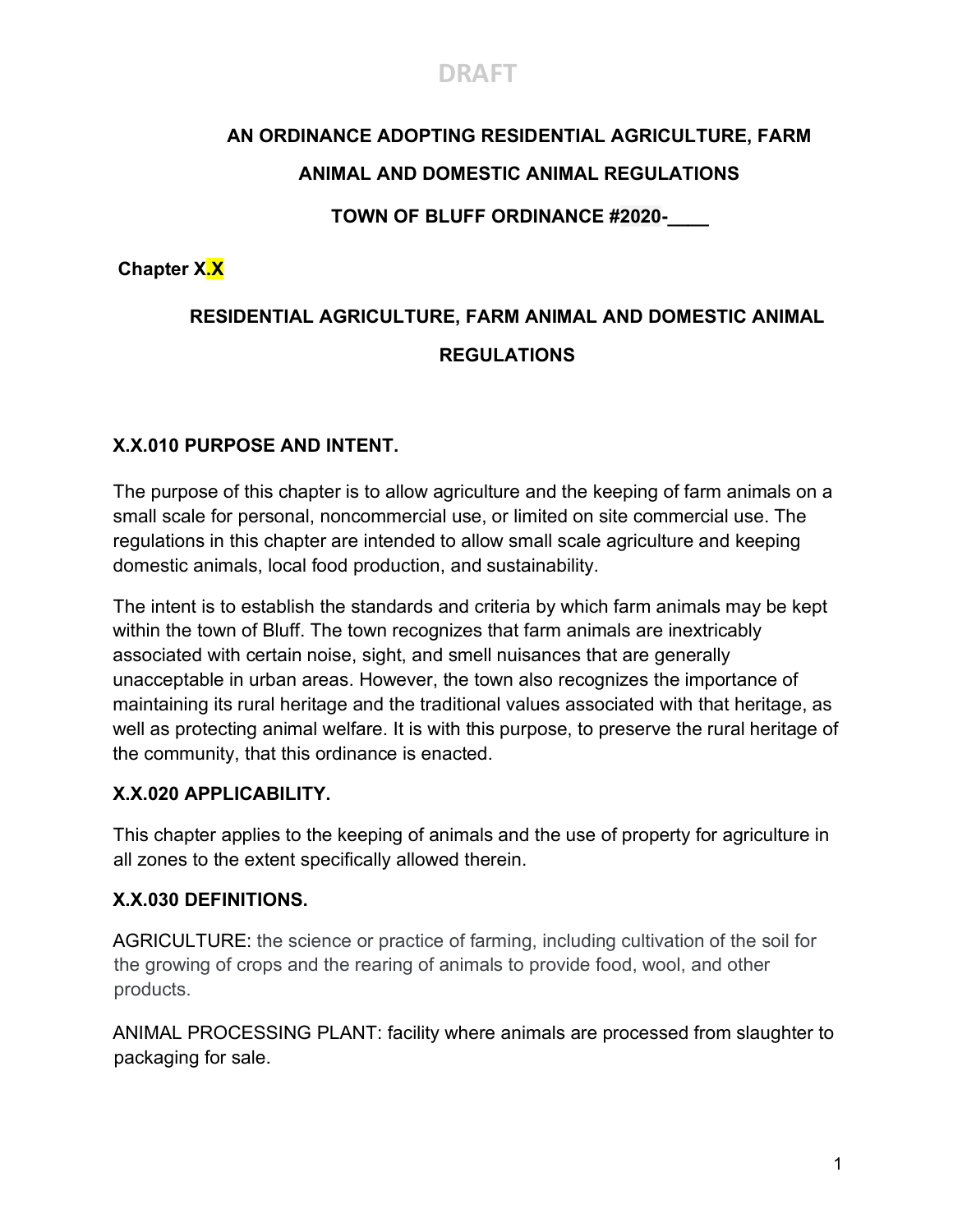ANIMALS SMALL: rabbits, chickens, ducks, geese, turkeys, and related species

ANIMALS MEDIUM: goats, sheep, and related species

## **DRAFT**

ANIMALS LARGE: horses, ponies, cows, mules, burros, llamas, pigs, and related species

COOP, HENHOUSE, CHICKEN COOP: a structure for housing poultry

COMMERCIAL POULTRY FARMING: raising poultry for the express purpose of selling animal products or by products

DANGEROUS DOG: dog with a propensity for or history of unprovoked attacks against or intimidation of people or animals, as determined by the Town Council, law enforcement officer, or appointed animal control officer

DOMESTIC ANIMALS: animals normally kept as pets by humans such as dogs, cats, and birds

ENCLOSURE:

a. For fowl/poultry means a fenced or sturdy wire pen containing a coop that allows domestic fowl access to the coop while remaining in an enclosed pen.

b. For all other animals, enclosure means any structure or fence of sufficient strength and height to prevent an animal from escaping its primary confines.

FARM ANIMALS: all animals other than household pets defined as small, medium, or large animals

FEEDLOT OR FEED YARD: type of animal feeding operation (AFO) which is used in intensive animal farming for finishing livestock prior to slaughter

FOWL/POULTRY: chickens, roosters, turkeys, ducks, geese, and related species

NUISANCE: either of the following activities of animals:

- 1. Animal noises that are loud, continuous and regularly disturb neighbors' ability to enjoy their property
- 2. Trespass on private property
- 3. Odors or offensive or noxious smells

NURSING PAIR: a mother and baby animal until the baby is weaned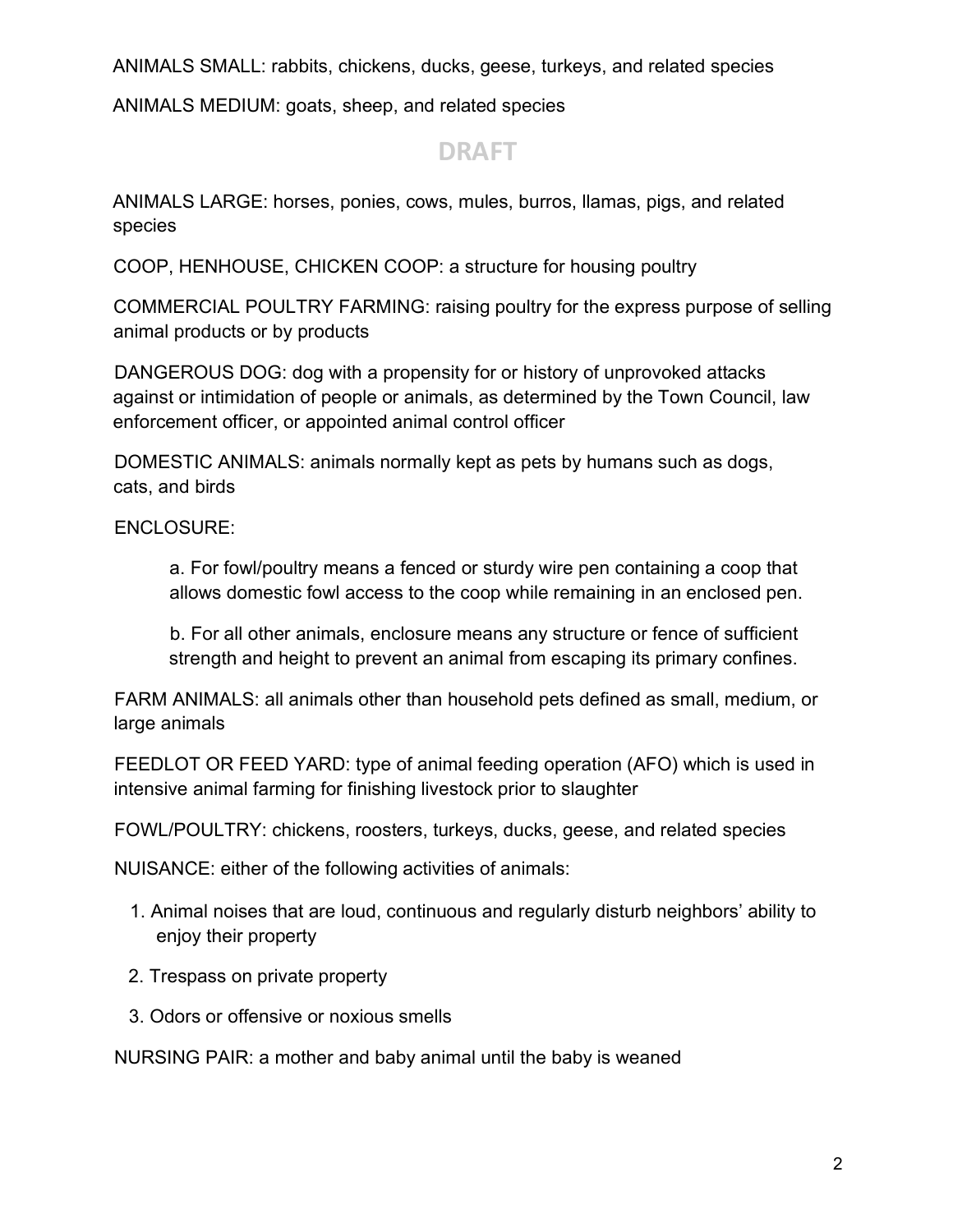#### **X.X.040 GENERAL AGRICULTURE, FARM ANIMAL, and DOMESTIC ANIMAL REGULATIONS.**

## **DRAFT**

A. Agriculture and the keeping of farm animals are allowed for the personal use and enjoyment of the owner or occupant of the property with restrictions consistent with Section 040 of this ordinance.

B. Nothing in this chapter is intended to prohibit the sale in any zone of personal excess agriculture, eggs, honey, or the like, to local residents or at a local farmers' market subject to all applicable local, state, and federal regulations. C. Feedlots, animal processing plants, and commercial poultry farming enterprises are expressly prohibited within the town boundaries of Bluff in all zones. D. Agriculture or the keeping of farm animals may not create a nuisance on any adjacent property. The property owner or occupant must take measures to protect adjacent properties from animal waste, unreasonable odors, noises, pest infestation, and noxious weeds, etc.

#### E. Animal Care

- a. No owner shall fail to provide his/her/their animals with sufficient, proper and wholesome food, water, shade and shelter, sanitation and protection from the weather, and veterinary care when needed to prevent suffering.
- b. A person commits cruelty to animals if he or she intentionally or knowingly:
	- i. Tortures or seriously over works an animal; or
	- ii. Fails to provide necessary food, water, care, or shelter for an animal in his or her custody; or
	- iii. Abandons an animal that is in his or her custody; or
	- iv. Transports or confines an animal in a cruel manner; or
	- v. Kills, injures, or administers poison to an animal without legal privilege.
- c. No person shall leave an animal inside a hot/cold vehicle which could cause suffering or death.
- F. The trespass of free range fowl is prohibited.

#### **X.X.050 FARM ANIMAL REGULATIONS.**



A. Allowed Zones: Small, medium, and large animals held for noncommercial purposes are allowed in all zones unless restricted by private development agreements, covenants, or other legally binding contracts.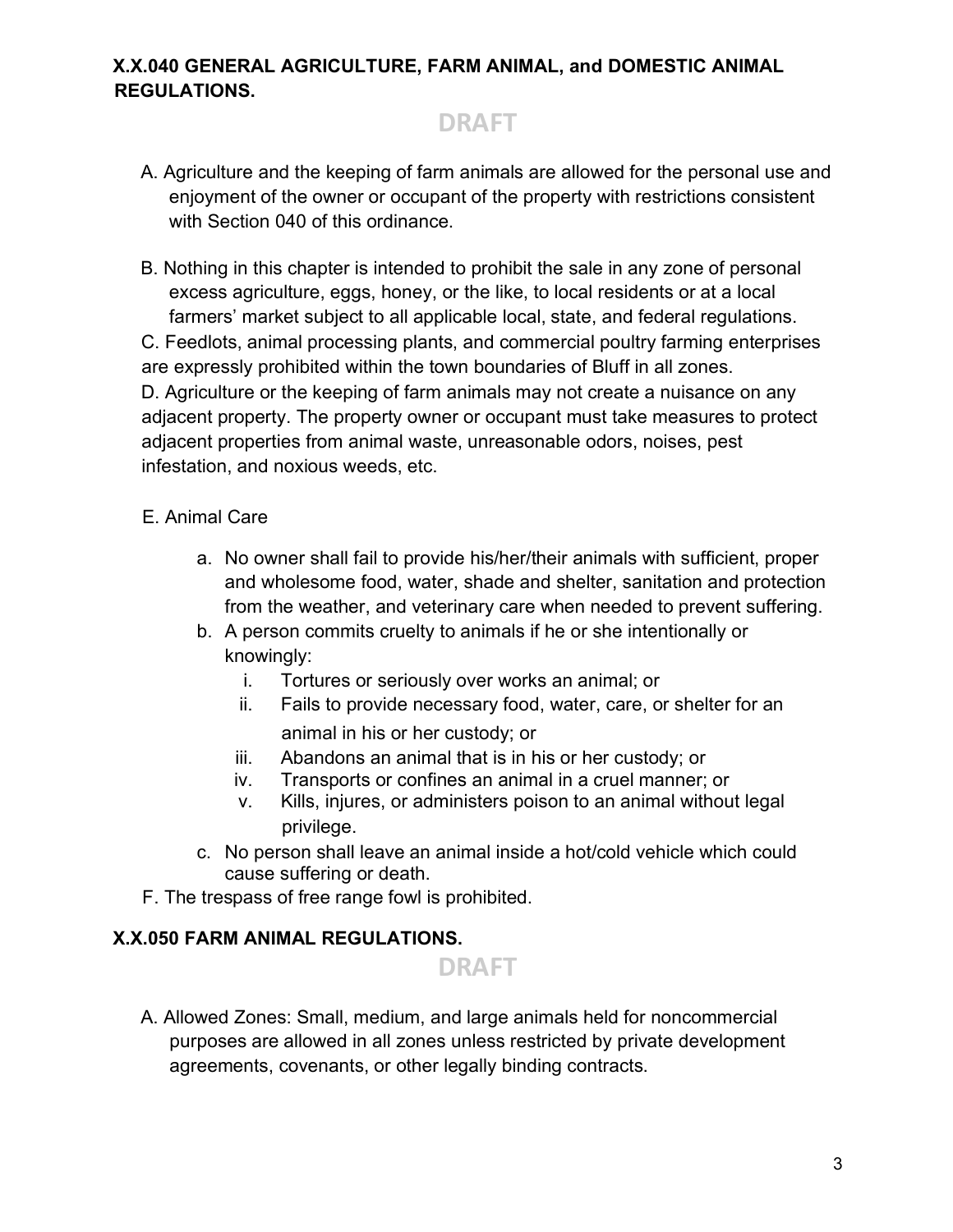B. Maximum Number Allowed in Residential and Commercial Zones: There shall be a maximum of two (2) large animals like horses or pigs or cattle or llamas, etc. per acre; or a maximum of four (4) medium animals like sheep or goats per acre; or a combination not to exceed 4 total large and medium animals per acre provided each animal has a sufficient and secure animal habitation area. Example: 2 horses and 2 sheep, or one horse and 3 sheep per acre.

C. A nursing pair counts as one animal until weaned.

D. In residential and commercial zones, only one large animal would be allowed on lots less than one acre.

#### **X.X.050.A BEES.**

The keeping of honeybees on a property is allowed in all zones. Bees are also subject to nuisance limitations as described in this ordinance.

#### **X.X.050.B Animal Structures and Containment:**

1. Barns, coops, stables, fences, enclosures, and corrals are to be constructed with a height and strength that safely contains and protects the animals.

2. Livestock and poultry shall be housed and fed in a suitable structure or enclosure detached from the residence.

3. All animal structures and containment shall conform to applicable zone setbacks. A nonconforming structure existing at the time this ordinance goes into effect shall not be expanded in size.

4. All animal structures shall be constructed to shield neighboring properties from intrusion of noise and smell.

#### **X.X.060**: **TRESPASS; NUISANCE ANIMALS:**

A. Revocation of Privilege: If animals within the town limits are creating a nuisance and complaints are brought before the Town Council, it may be determined by the Town Council that the animal privilege may be revoked if corrective action is not taken by the animal owner.

B. No person owning or in control of any livestock, poultry, or domestic dog shall allow such livestock, poultry, or domestic dog to enter or trespass upon private or public property without the express permission of the owner or caretaker of such property. Dogs should be under voice or leash control at all times.

C. The keeper of any livestock, poultry, or domestic animals shall remove all soiled waste, food, bedding, and other debris to eliminate accumulation of insects, rodents, or disease and to eliminate noxious or offensive odors. A properly maintained compost pile is allowed for animal waste products.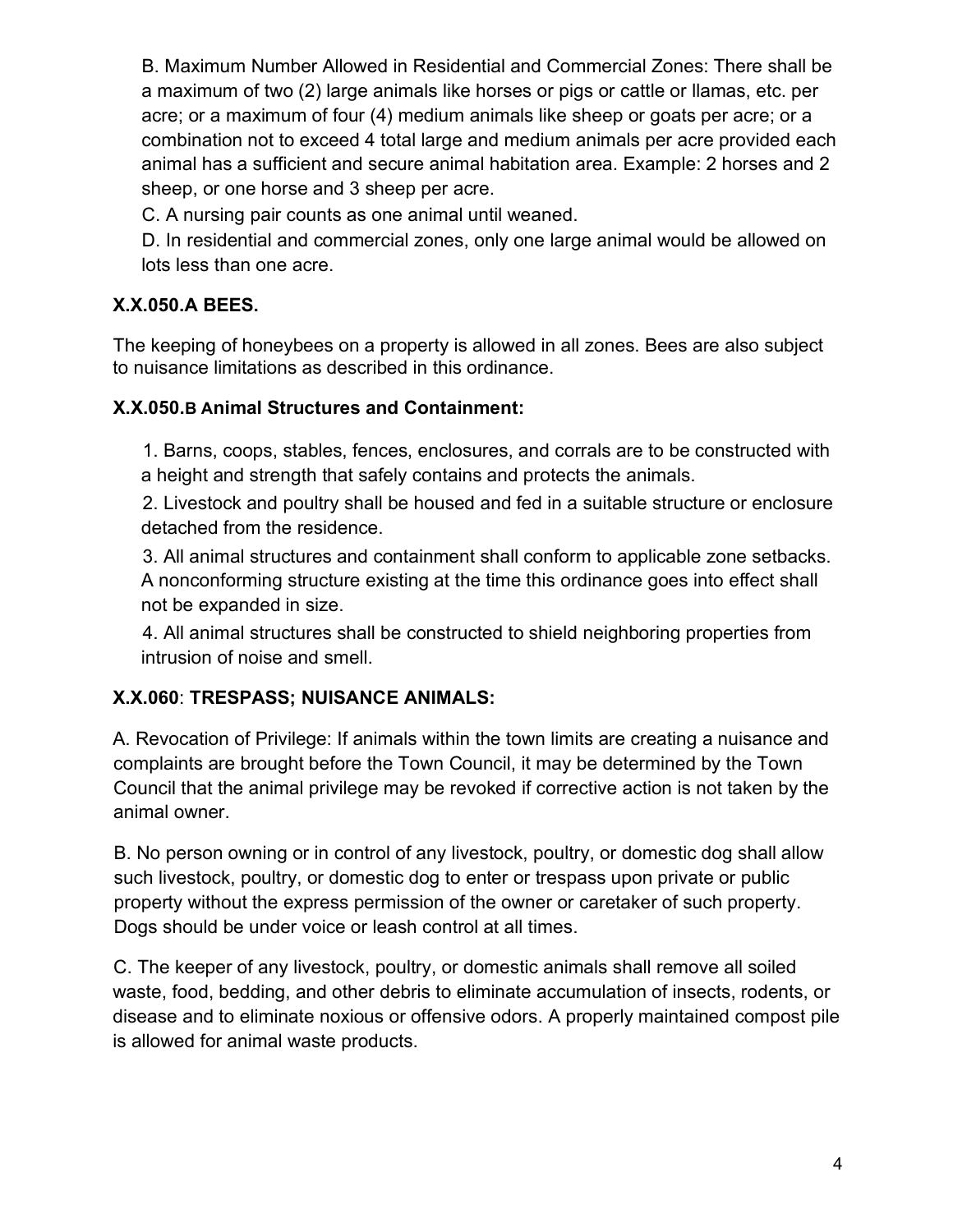D. Violations; Corrective Actions: It may be determined by the Town Council that any or all of the following corrective actions may be imposed upon the livestock, poultry, or domestic animal owner or persons responsible for the animal:

## **DRAFT**

1. A fine may be charged to the owner or responsible person in care of the livestock, poultry or domestic animals.

2. Animals may be impounded and the owner or responsible person of the animal/poultry must pay an impound fee as established by the Town Council for each day the animal is impounded and any other expenses that may occur, i.e. feeding, transportation, time spent collecting the animals. If there is evidence that the animal has been allowed to run loose, with no effort of restraint, a law enforcement officer may be asked to impound the animal.

3. Nuisance Animals may be impounded by the Town of Bluff appointed animal enforcement officer. The animal's owner will be responsible for all costs associated with the capture and release of said animal. The Town of Bluff will provide a written warning by the animal enforcement officer. After three warnings, the animal may be confiscated.

E. Unclaimed: If the animal/poultry is not claimed, the Town may sell the animal to cover the cost incurred.

F. Reimbursement For Damages: The owner or responsible person in charge of the animal/poultry will be responsible for reimbursing the property owner for any damages on the property caused by the animal.

G. Housing By Property Owner: If the property owner has a space to pen up the trespassing animal(s), they may do so and ask the owner or person in charge of the animals/poultry to reimburse for all documented expenses for animal care.

H. The feeding of feral cats is discouraged, and food left out for feral cats is subject to removal by a Town Official. Owners of cats are encouraged to use bird deterrent devices (e.g. collars) if cats are outside.

I. Free roaming domestic and farm animals can be determined to be a nuisance if consistently trespassing, causing a disturbance, or causing damage on neighboring properties.

#### **X.X.070 DANGEROUS ANIMALS.**

Dangerous animals, including dogs, are prohibited and subject to removal by a Town appointed animal enforcement officer.